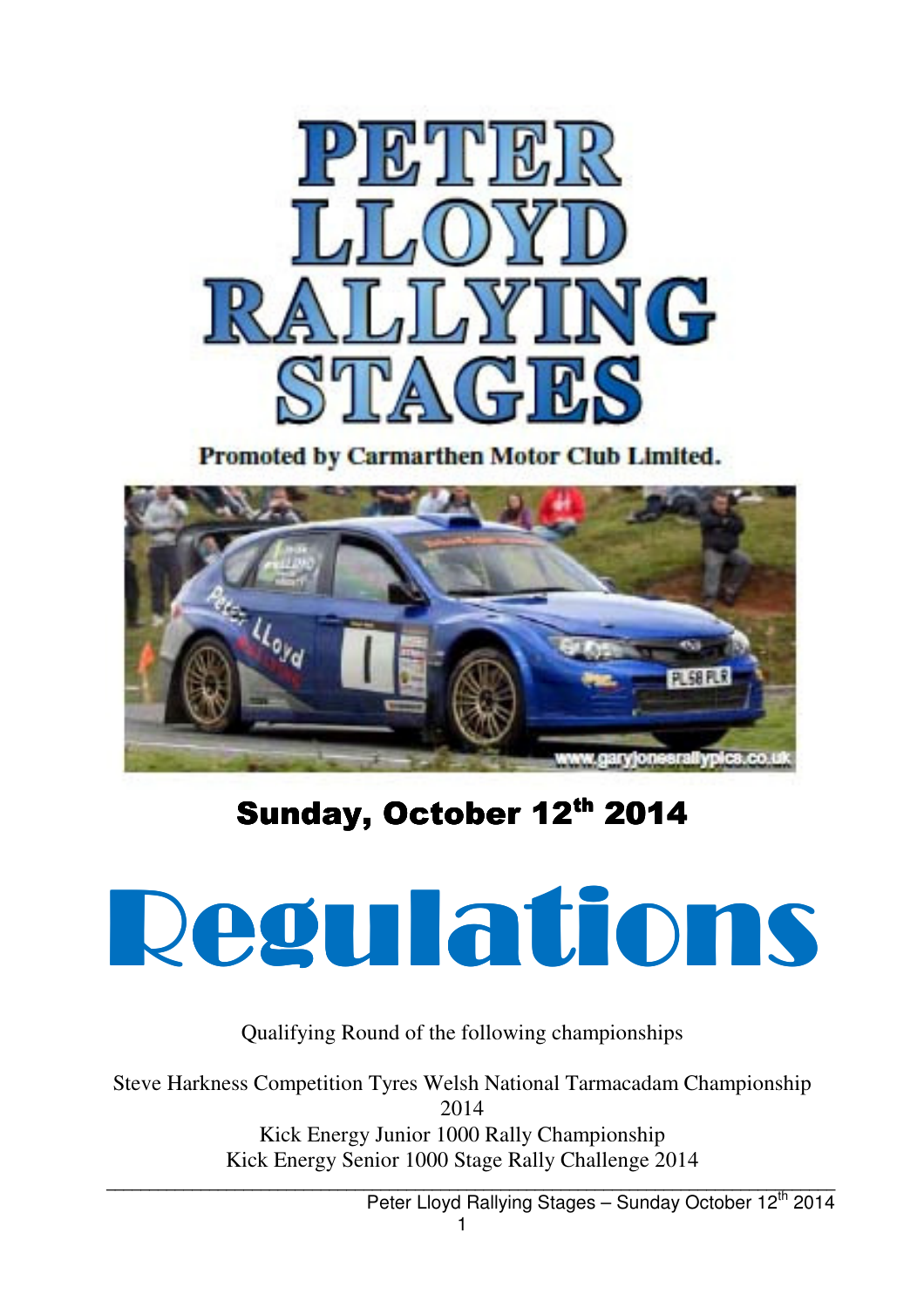

### Continuing with our Support of the Welsh Association of Motor Clubs, we will be Attending the 2014 Peter Lloyd Stages at the Pembrey Race Circuit; the Home of Welsh Sport

SUPPLIERS FOR ALL YOUR COMPETITION AND PERFORMANCE NEEDS



Please contact us to discuss ALL your future requirements, Competition, Road or Whatever You May Need!

Tel: **01454 314128 07734 798142** 

Email: **enquiries@harknesstyres.co.uk**  Web Site: **www.harknesstyres.co.uk** 

Good Selection of New and Part Worn Tyres Available for Mail Order and On-Event Fitting

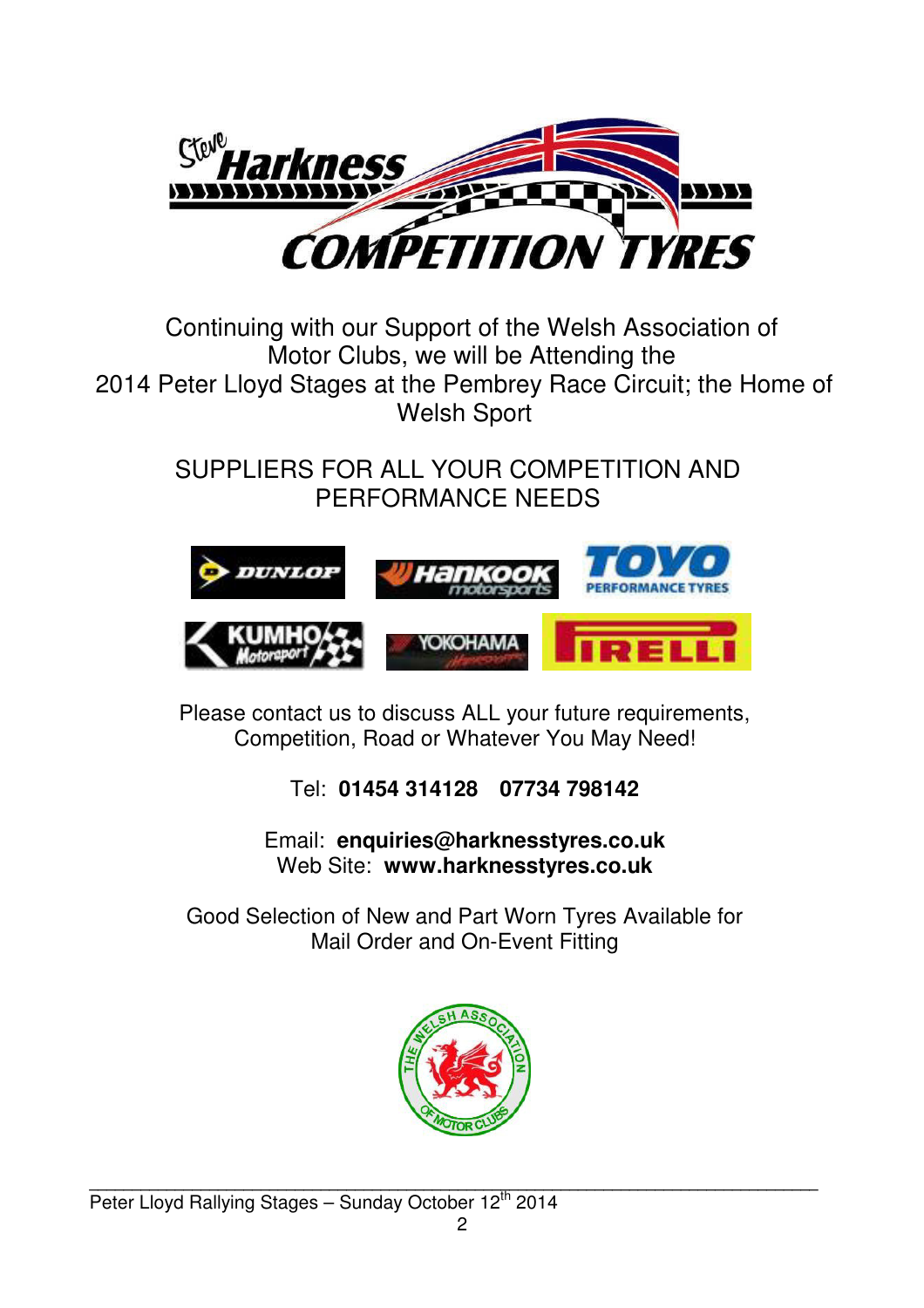## **PETER LLOYD RALLYING STAGES 2014**

## **SUPPLEMENTARY REGULATIONS**

#### **1. ANNOUNCEMENT**

Carmarthen Motor Club Ltd will organise a National B permit Stage Rally and Formula 1000 Junior National B Stage Rally on Sunday 12<sup>th</sup> October 2014.

#### **2. JURISDICTION**

The meeting will be held under the General Regulations of The Royal Automobile Club Motor Sports Association Ltd (MSA) (incorporating the provisions of the International Sporting Code of the FIA), these Supplementary Regulations and any written instructions that the organising club may issue.

#### **3. AUTHORISATION**

MSA Permit Number: TBA MSA Permit Number Formula Junior 1000: TBA

#### **4. ELIGIBILITY**

The event is open to:

- (a) All fully elected members of the organising club.
- (b) All fully elected members of clubs within the W.A.M.C.
- (c) All fully elected members of clubs within the A.S.W.M.C.
- (d) Contenders of the championship listed under SR5.

Competition Licences (National B status or higher), club membership cards and Championship Registration card(s) (if applicable) will be inspected at signing-on.

#### **5. CHAMPIONSHIPS**

The event is a qualifying round of the following championships:

- (a) Steve Harkness Competition Tyres Welsh National Tarmacadam Championship 2014 (16/2014)
- (b) Kick Energy Junior 1000 Rally Championship (77/2014)
- (c) Kick Energy Senior 1000 Stage Rally Challenge 2014 (79/2014)

#### **6. SCRUTINEERING AND SIGNING-ON**

Scrutineering and signing-on will take place at The Welsh Motorsports Centre at Pembrey on Sunday  $12<sup>th</sup>$  October 2014 between 06.30 and 09.00. Any competitor not signed on one hour before his start time may be excluded. First car starts at 09.30.

Competing cars do not require road fund licences. MOT Certificates (if applicable) and Registration Documents must be available for inspection at scrutineering.

#### **7. ROUTE**

Cars will start at 30 second intervals.

The event will comprise approximately 45 miles in 5 special stages on private property in the form of concrete and tarmac surface roads at the Welsh Motorsport Centre at Pembrey. Each stage may contain up to 100 metres of unsurfaced roads. These stages will be timed to an accuracy of less than 1 minute in accordance with R31.1.3.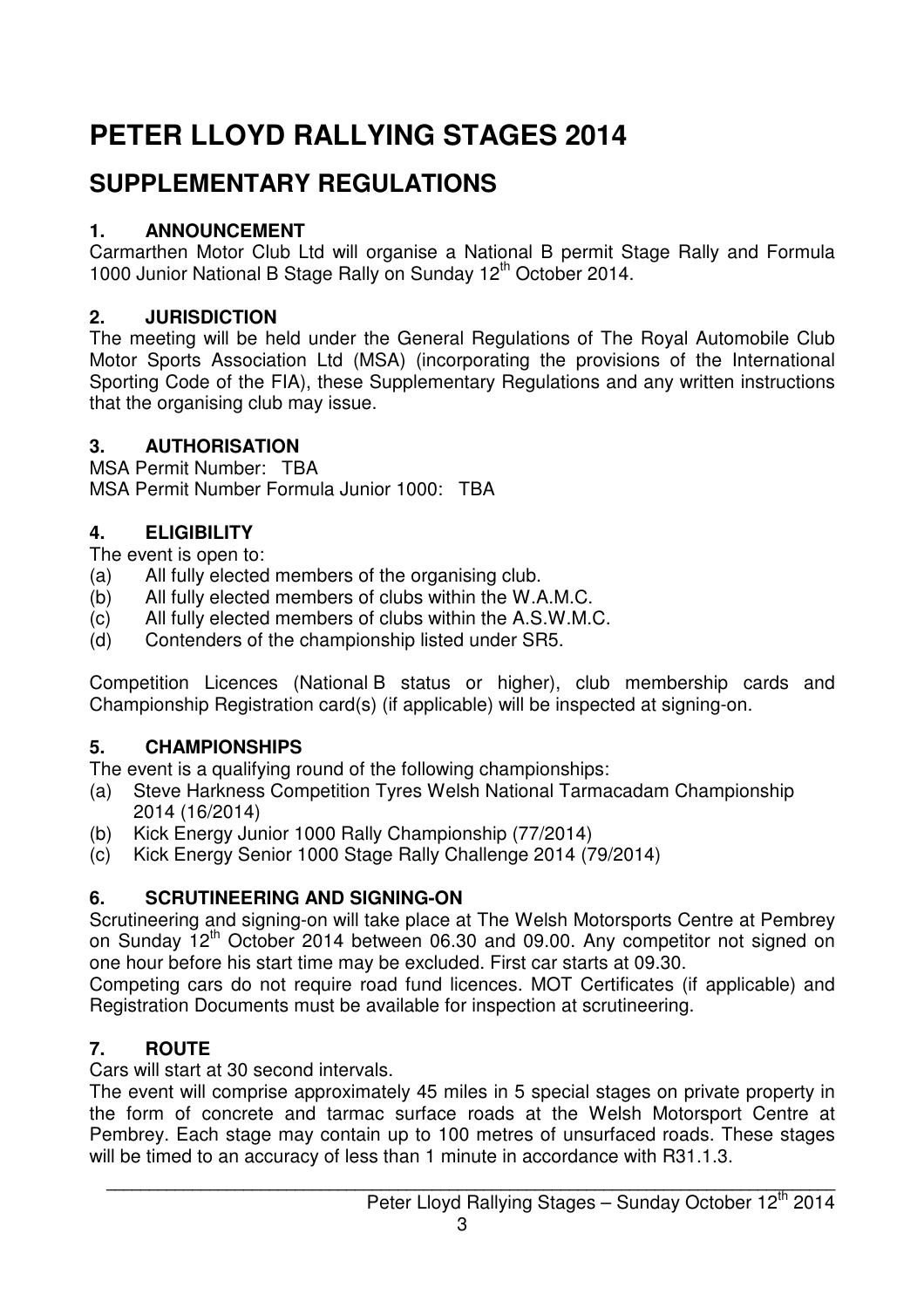The event will start and finish at the Welsh Motorsport Centre at Pembrey (159/396 033).

#### **8. CLASSES**

The event will consist of 8 classes as follows:

- Class 1 Cars up to 1000 cc (with exception of class 8)
- Class 2 Cars up to 1400 cc
- Class 3 Cars 1401 to 1600 cc.
- Class 4 Cars 1601 to 2000 cc with normally aspirated 4 cylinder 8 valve engines and 2 wheel drive.
- Class 5 Cars 1601 to 2000 cc not complying with class 3.
- Class 6 Cars 2001 cc and over.
- Class 7 Road rally cars as defined in the rules of the 2014 Welsh Clubman Tarmacadam Championship.
- Class 8 Junior 1000 championship contenders

All forced induction engined cars, will be subject to an equivalency factor of 1.7 times the cubic capacity of the engine in determining the capacity class of the car concerned.

Class 8 will run under a separate permit following the main field and will not be eligible for overall awards.

#### **9. TROPHY RALLY**

A trophy class will run over stages 4 and 5, and will be open to any competitor who retires on stages 1 to 3, subject to the car being re-scrutineered and permission being granted by the Clerk of the Course. There will be no awards given in this class as it is intended purely to give those who retire early in the event to have an opportunity to give their car a run.

#### **10. AWARDS**

Awards will be presented as follows: 1st overall Awards for driver and co-driver 1st in each class **Awards** for driver and co-driver 2nd in each class **Awards for driver and co-driver** 2nd in each class Awards for driver and co-driver 3rd in each class **Awards** for driver and co-driver Best all ladies or mixed crew Awards for driver and co-driver No crew may win more than one of the above awards.

#### **11. ENTRIES**

The entry list opens on publication of these regulations and closes initially on Wednesday 1<sup>st</sup> October 2014. The entry fee is £215. Late entries may be accepted at the discretion of the organisers up to Thursday October 9<sup>th</sup> 2014 although any such late entries will not be included on the seeded entry list. All entries must be made on the official entry form and accompanied by the appropriate fee. Entry places may not be reserved by telephone.

The Entries Secretary of the Meeting to whom all entries must be sent is Ryland James, Cartref, Bethlehem Road, Pwll Trap, St Clears, Carmarthenshire, SA33 4AN (Tel: 01994 230966/07773 346878 or E-mail rylandjms@aol.com ).

The maximum entry for the meeting is 70 plus 10 reserves. The minimum is 40. The minimum for each class is 3. Should any of the above minimum figures not be reached, the organisers have the right to either cancel the meeting or amalgamate classes as necessary.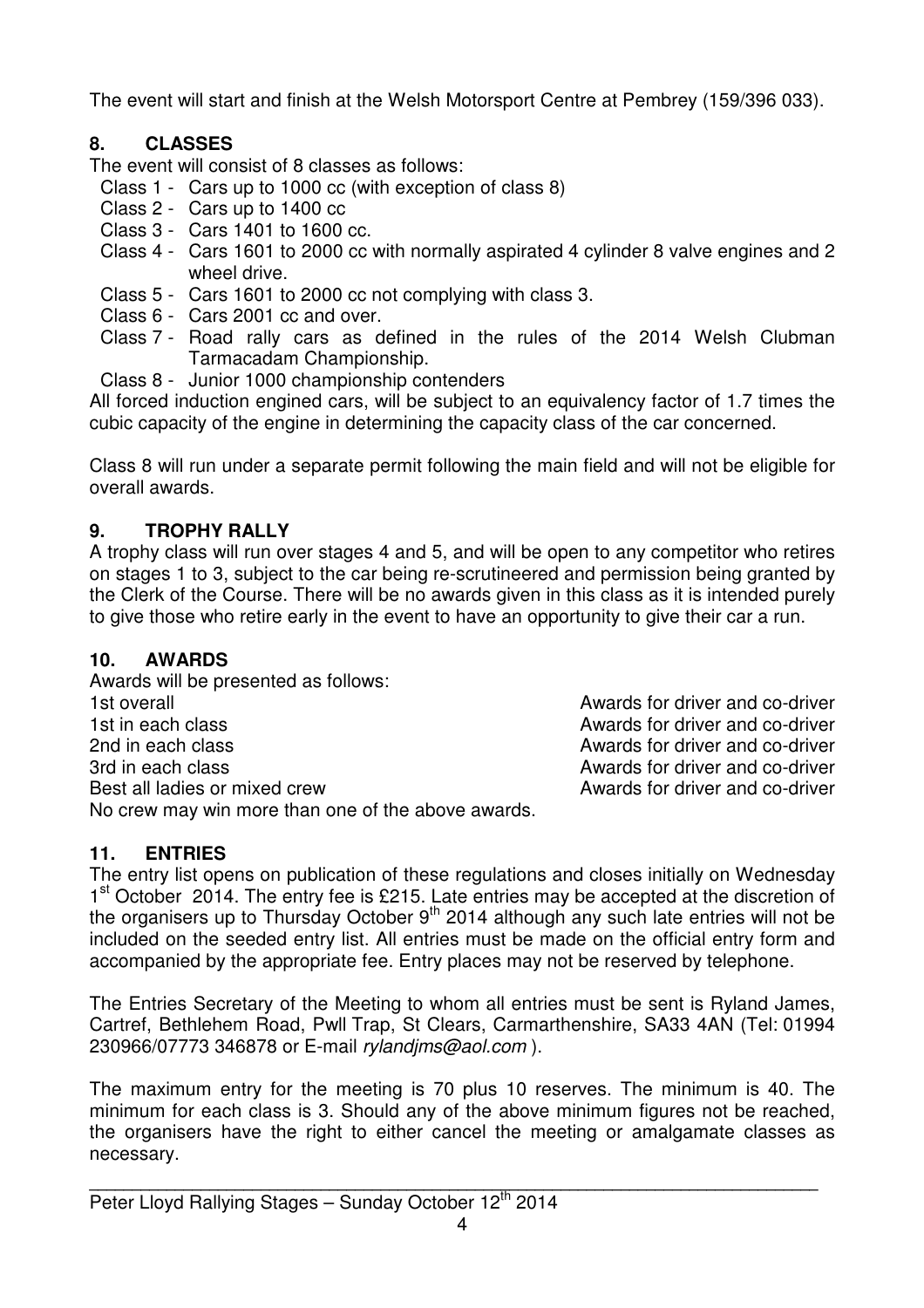Entries will be selected on receipt.

Entries cancelled in writing before the closing date for entries will be entitled to a full refund less £20. Entries cancelled after the closing date will not be refunded unless the vacant place is filled by a reserve. The above procedure will also apply to reserves who will be notified as soon as possible of vacant places.

Final instructions and entry list will be posted to the crew member indicated on the entry form in the week prior to the event and will carry the same force as these regulations.

#### **12. OFFICIALS**

MSA Steward: T.B.A. Club Stewards: Ian Howells and Mike Kennett Clerks of the Course: Mike Griffiths Tel: 01554 754421(H) and Chris Long Tel: 01792 425416(H) Secretary of the Meeting: John Butler-Jenkins, 3 Porth-y-Plas, Llanstephan Road, Carmarthen, SA31 3PW. Tel:01267 232601(H) Entries Secretary: Ryland James Tel: 01994 230966 (H)/07773 346878 (M) Chief Marshal: Clive Morris 01559 384326 (H) MSA Scrutineers: Alun Morgan MSA Timekeeper: Gethin Rees Chief Medical Officer: Marcus Lewis Judges of Fact: To be displayed on official notice board Vehicle eligibility: Alun Morgan Environmental scrutineer: Rob Duke Radio Co-ordinator & Safety Officer: Kevin Hughes Results Service: Amserwyr Modur Cymru

#### **13. RESULTS**

Provisional results will be published at the Welsh Motorsport Centre, Pembrey in accordance with D26.1.2 and any protest must be lodged in accordance with C5 and appeals in accordance with C6. Results will be sent by e-mail to all competitors providing e-mail addresses with their entries and will appear on the Carmarthen Motor Club website (www.carmarthenmotorclub.co.uk) following the event. Printed copies of the results will only be posted out if specifically requested via the event Entry Secretary.

#### **14. DOCUMENTATION**

Entrants will be supplied with a Route diagrams and time cards at signing on. These documents will provide all the necessary information to enable competitors to comply with R33.1.

Competitors may be required to make up lateness at rest halts.

#### **15. SERVICING**

Servicing is defined as work being carried out on the car by any person other than the competing crew, or the use of any parts or tools not carried in the competing car. There will be one service area where work may be carried out by the Service Crew of the competing car.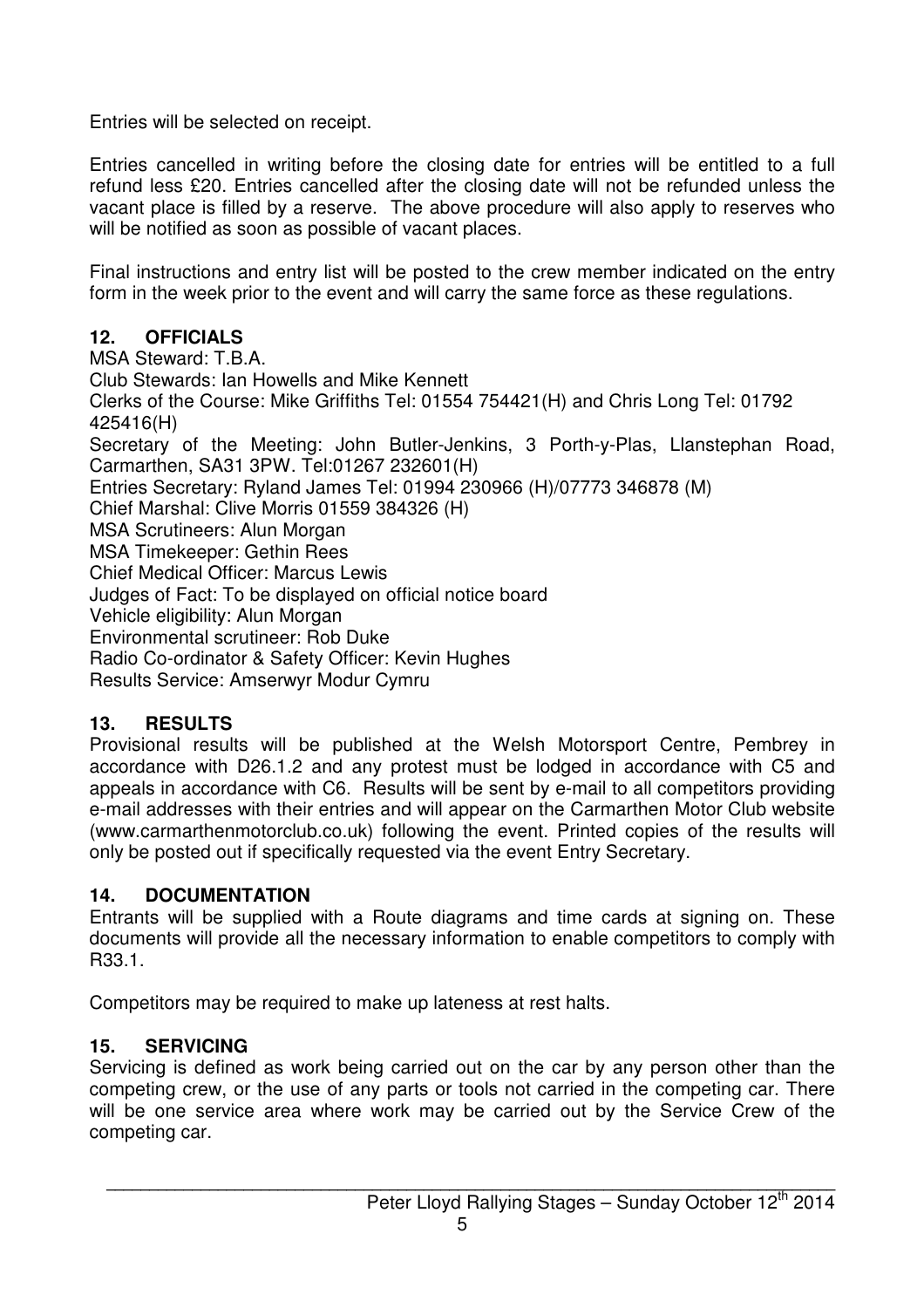Crews may work unassisted on their own cars as described in R38.2.

#### **16. IDENTIFICATION**

Competitors will be identified by 9" high black numbers on a white background on both sides of the vehicle (not supplied). Competitors will be responsible for maintaining these identifications in a legible condition during the event and their removal after the event or upon retirement. Competitors will also identified by high visibility numbers supplied by the organisers **to be fixed on both rear side windows**.

#### **17. CONTROLS AND TIMING**

The event will be run using Target Timing (R31).

The rally will be divided into Road Sections and Special Stages.

All controls other than Passage Controls (PCs) and Route Checks will be Time Controls (TCs). Each road section will be allotted a Target Time based on approximately 28 mph average or less and a competitor can calculate his Due Time of arrival at any TC by adding his Target Time to his actual time of departure from the preceding TC. On any Road Section following a Special Stage three or four minutes extra will be allowed over the set average speed to account for any delays at the Special Stage Finish.

All Special Stages will have a Bogey Time set at 75 mph and a Target Time set at approximately 30 mph. Competitors will receive penalties as follows:-

- (i) Under Bogey Bogey Time
- (ii) Over Bogey under Target Actual Time Taken
- (iii) Over Target Target Time(No extra time penalties)

However, excess lateness taken over Target on Road Sections and Special Stages is cumulative and once lost cannot be regained.

When accumulated lateness between any two adjacent Main Controls exceeds the permitted maximum of 5 minutes a competitor will be excluded.

Should any recorded time not be legible or not appear authentic the organisers may use any means at their disposal to establish a time.

The following titles shall describe the various types of Time Controls: (See Drawing nr 29.1.4 for description of signs).

- (a) Main Controls (MC Signs 1 and 2)
- (i) Main controls will be situated at the Start and Finish of the Rally, immediately before and after any Rest Halt/Service Area, or at any other specified point.
- (ii) At an MC after a rest halt Competitors will restart at 30 second intervals in order of their arrival at the MC immediately preceding that halt.
- (iii) Each competitor will be given a due starting time from any MC and the difference between this time and his actual starting time will be counted towards exclusion for overall lateness. Also a time penalty will be applied.
- (iv) Competitors not excluded by reason of having accumulated more than the maximum allowed lateness will restart (subject to 17(a)(iii) above) from any MC with zero lateness, i.e. lateness is only accumulated between two adjacent MC's.
- (b) Special Stage Arrival Controls (SSA Signs 1 and 2) On arrival at SSA a competitor will receive an arrival time only when he is ready to start the stage (helmets on etc.). A competitor who is early may wait for his Due Time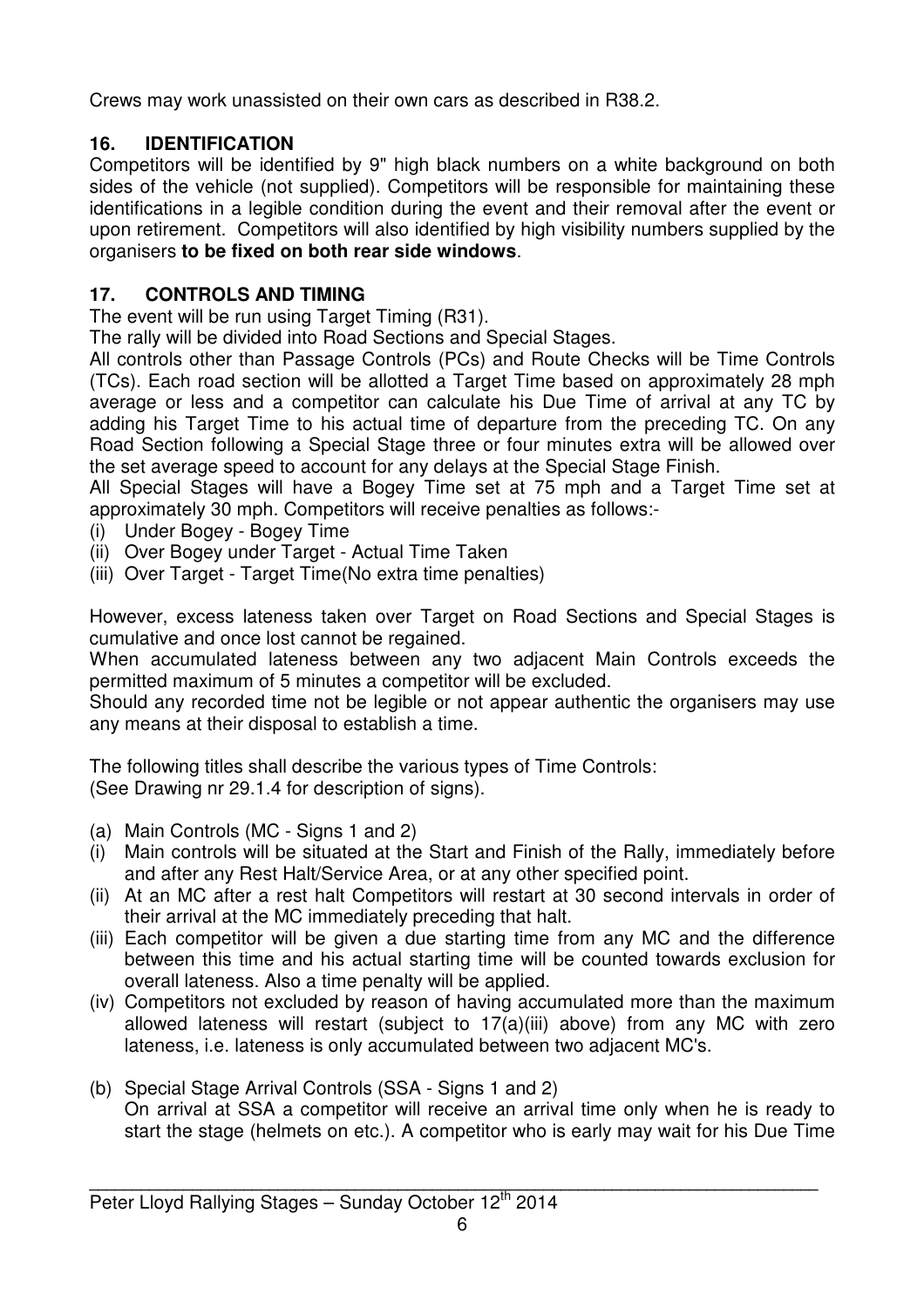subject to R30.3.1. A provisional start time for the stage will be allocated in accordance with R31.2.11. He must then proceed immediately to the Start Line.

(c) Special Stage Start Control (SSS - Sign 3)

At the SSS a Competitor will be given a start time for the Stage in hours, minutes and seconds and will normally coincide with the provisional time allocated at the arrival control. Once a competitor has clocked in at an SSA the competitor must be ready to start the stage except as laid down in R31.2.11. Notwithstanding regulation R25.7, the starting procedure for special stages shall be replaced by traffic lights in accordance with the following procedures and sequence. The 30 second warning will not be given. With 15 seconds to go the Red light comes on. With 10 seconds to go the Red light stays on and the five Amber lights come on. With 5 seconds to go the Red light goes out. From 5 seconds to zero the Amber lights count down the last 5 seconds. At zero seconds the Green light comes on to signal go. The green light remains on for 5 seconds

 As each section is timed separately the time taken from SSA to SSS is Dead Time and delays are automatically allowed for. The control area between Sign 1 at the SSA and Sign 3 at the SSS will be parc ferme

(d) Special Stage Finish Control (SSF - Signs 4, 5 and 7)

 At the SSF a competitor will receive his finish time in hours, minutes and seconds. This time in hours and minutes will be his start time for the following Road Section. Any competitor who fails to stop at the STOP Line must not, under pain of exclusion, reverse to the stop line, but must return on foot.

(e) Passage Control (PC)

 At certain points indicated in the Road Book the organisers may establish PCs in order to collect Time Cards from competitors or for other purposes. There will be no official times recorded at these controls, but a competitor failing to provide the necessary documents at any PC will be deemed not to have visited that control.

It is a competitor's responsibility to ensure that his times are correctly recorded and handed in when and where instructed. Once a time has been accepted by a Competitor NO FURTHER CLAIMS WILL BE ENTERTAINED. Any adjustment caused by a Timekeeper's error MUST be made at the Control in question.

Caution boards may be used to give advanced warning of hazards and will be sited in accordance with R29.2.2.

#### **18. PENALTIES**

Competitors will start with zero marks. Classification for the order of merit will be by reference to total marks lost, the winner being the competitor with the least total penalty.

Penalties will be as Chart R32.2 except:

1) Not complying with a requirement of the Road Book or these SR's for which no other penalty is specified - 5 minutes

The following offences will carry a penalty of Exclusion from results: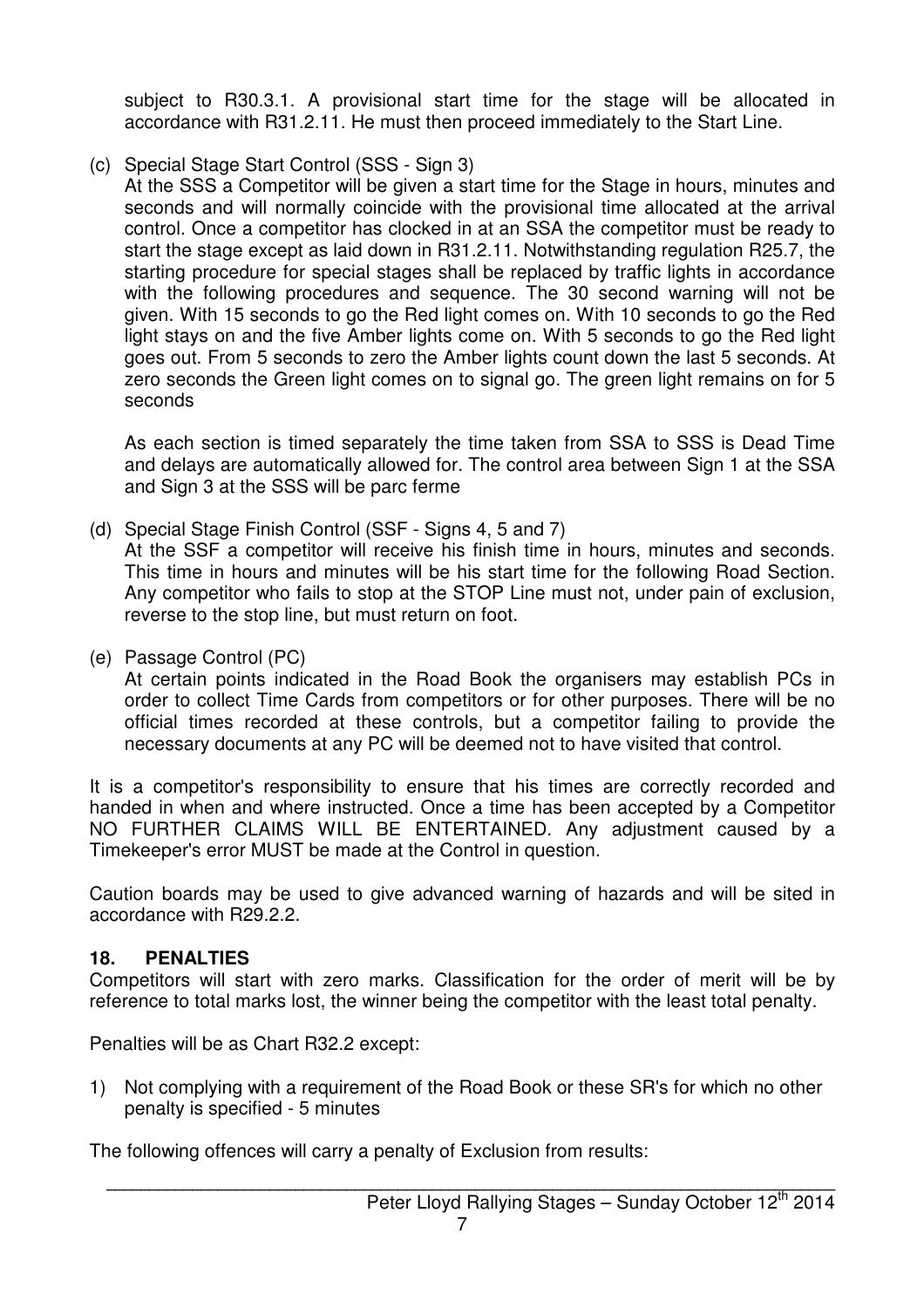- 2) Not reporting at or not providing proof of visiting a control or check
- 3) Servicing contrary to SR15
- 4) Contravention of R5.4, R25.3, R25.5 or R25.6.
- 5) Accumulated lateness (in excess of target time) between any two adjacent Main Controls of more than 5 minutes

To be classified as a finisher a car with its crew must complete the course without incurring the penalty of exclusion and hand in a completed damage declaration form with the final time card.

#### **19 G.R. MODIFICATION**

R5.4.3 - Either crew member may drive during the competition subject to both crew members holding licences to permit that person to drive. Co-drivers intending to drive on special stages shall advise the entry secretary at Signing-on.

R31.2.5 - Reduced to 5 minutes.

R30.1 - Controls will close 5 minutes after due time of arrival of last car

#### **20. DAMAGE DECLARATION**

Competitors will be required to complete and sign a report declaring that they have not been involved in any incident resulting in damage to private property or injury to persons or animals or alternatively giving details of any such incident where damage or injury has occurred (R40.1.3). Any information given will not incur a penalty but failure to hand in a duly completed form will be penalised by exclusion (Chart R32.2p).

Competitors who do not report at the finish are required to forward the report to the Secretary within 72 hours of the event, unless they have been involved in an incident in which case details must be given to the organisers the same day. Competitors who fail to reply will be penalised by a fine of £100.00 R40.1.4.

#### **21. JUDGES OF FACT AND DRIVING STANDARDS OBSERVERS**

Judges of Fact and Driving Standards Observers may be appointed by the organisers and will be on duty to observe and report upon any competitor considered to be in contravention of the regulations for the event in accordance with G10, G11, R24.7.1 to R24.7.10 & R24.8.1 to R24.8.3. Details of Judges of Fact and Driving Standards Observers will be displayed at signing-on.

#### **22. DRIVING ON THE RACE CIRCUIT WITH DEFLATED TYRES ETC**

Under the conditions our contract of hire for the venue with B.A.R.C. Pembrey Ltd no competitor with a deflated tyre or mechanical problems likely to cause damage to the race circuit is to enter any part of the circuit forming part of a Special Stage. Any competitor who breaches this condition may be reported to the Stewards of the Meeting who may impose a penalty of exclusion from the event.

#### **23. YELLOW FLAG PROCEDURE**

The Yellow Flag procedure as R24.4.5 and R25.6.4 will apply on all stages. On passing a yellow flag displayed by a marshal wearing a marshals' tabard, the driver must immediately and significantly reduce speed as well as being prepared to stop at any time.

#### **24. PROCEDURE ON ENCOUNTERING A MAJOR ACCIDENT**

Competitors are reminded of regulation R25.4 to R25.4.9: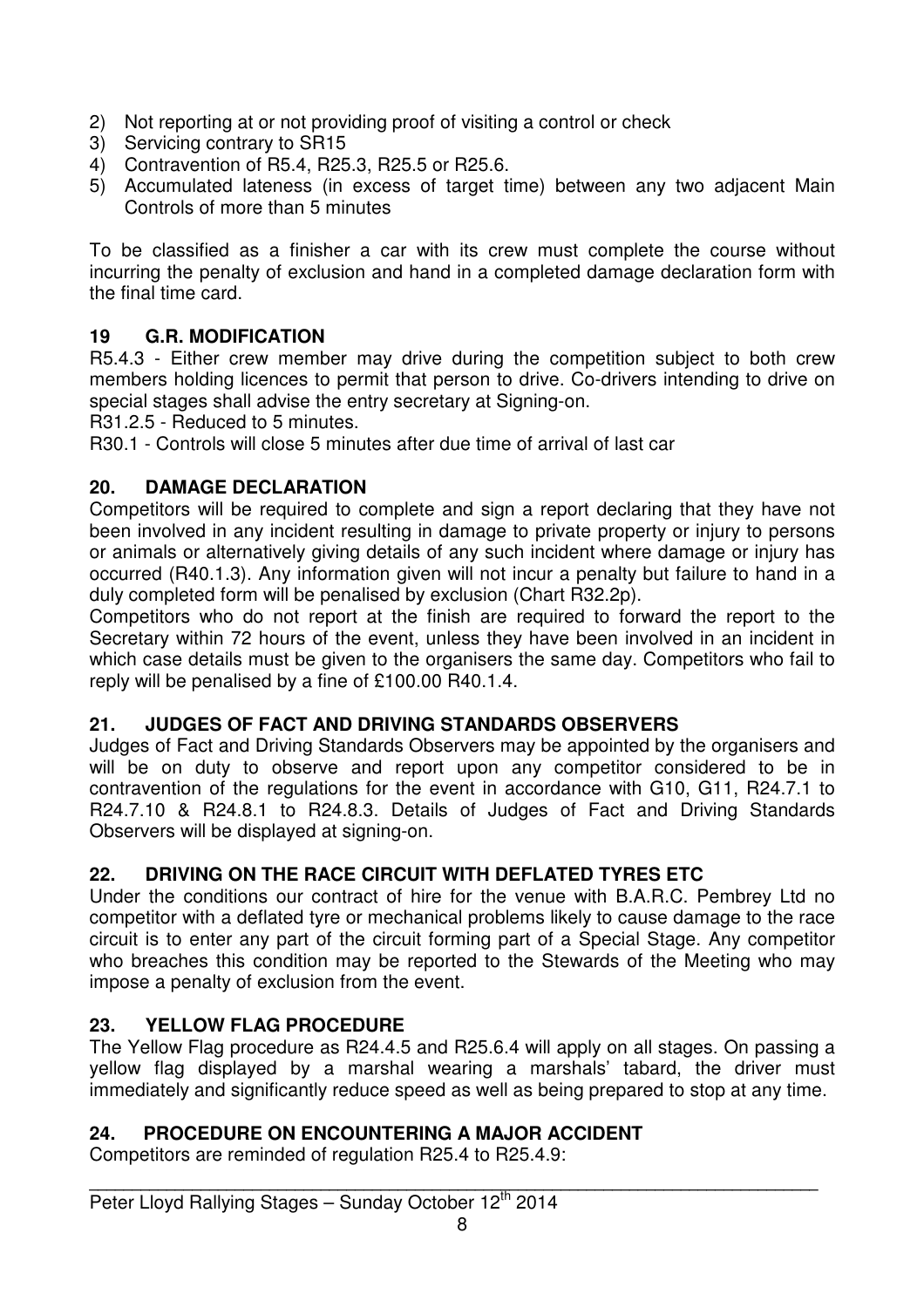"R25.4 – Competitors must carry an A4-size white board with a red SOS on one side and black OK on the other (letters to be a minimum of 12cm high with a minimum stroke width of 1.5cm), with means to secure them on display for oncoming Competitors.

R25.4.1 – In the case of an accident where urgent medical attention is required, the red SOS sign should be displayed as quickly as possible to alert following cars and aid any helicopter attempting to assist.

R25.4.2 – Any crew that sees a red SOS sign displayed on a car, or sees a major accident where both crew members are inside the car but not displaying the SOS sign, must immediately and without exception stop to give assistance.

R25.4.3 – All following cars must also stop and the second car arriving at the scene must inform the next radio point.

R25.4.4 – Subsequent cars must leave a clear route for emergency vehicles.

R25.4.5 – The Clerk of the Course may award a discretionary time to any Competitor delayed in such circumstances.

R25.4.6 – Any crew which is able to but fails to comply with the rule will be reported to the Clerk of the Course who may impose penalties.

R25.4.7 – In the case of an accident where medical intervention is not required, the OK sign must be clearly shown to following vehicles, and to any helicopter attempting to assist. If the crew leave the vehicle, the OK sign must be left clearly visible to other Competitors.

R25.4.8 – Any crew failing to comply will be subject to a penalty at the Clerk of the Course's discretion.

R25.4.9 – Competitors who misuse the SOS or OK signs will be penalised and may be reported to the MSA for further action."

#### **25. REFUELLING**

All competitors shall familiarise themselves with the recommendations published by the MSA with regard to the refuelling of competing vehicles on the event. A refuelling zone has been set up within the service area for this purpose and it is recommended that competitors make use of this facility.

#### **26. TRADE VEHICLES**

Will only be allowed into the Service Area if prior arrangements have been made with BARC (Pembrey) Ltd - Tel:01554 891042) and confirmed to the Secretary of the Meeting.

#### **ACKNOWLEDGEMENTS**

Peter Lloyd Rallying RAC Motor Sports Association Ltd. BARC (Pembrey) Ltd Gary Jones Photography Local Motor Clubs All Marshals All Competitors and Supporters Fran Davies – WAMC Championship Secretary Tony Jackson – Kick Energy Junior 1000 Rally Championship and Kick Energy Senior 1000 Stage Rally Challenge co-ordinator